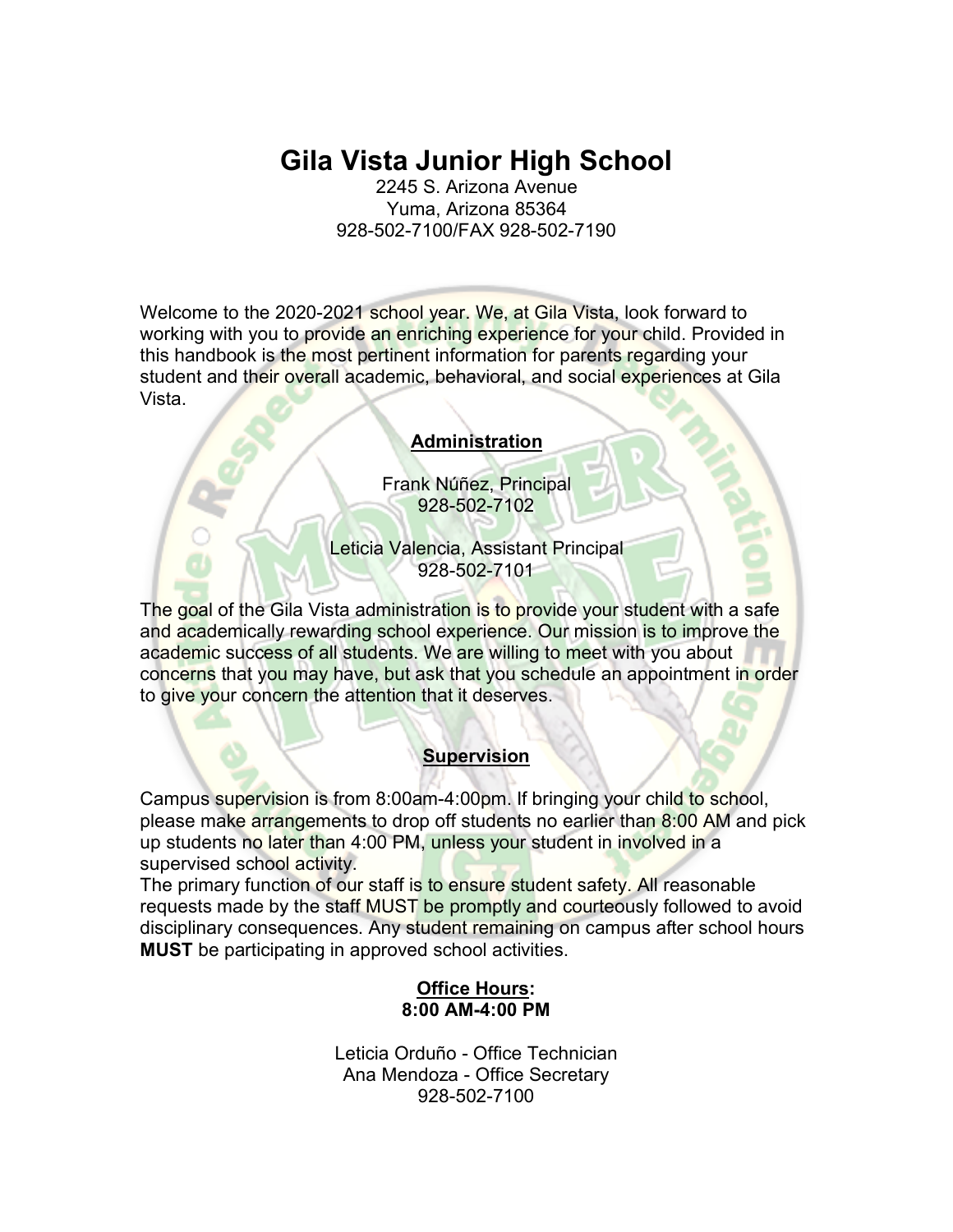## **Counselor**

Elaine Gossman 928-502-7114

Ms. Gossman is available for students to discuss a range of issues including academic difficulties, future plans, social concerns (e.g. peer conflict and bullying), and other general concerns. Parents are urged to contact the counselor's office on any matter concerning their child and to arrange for a conference with teachers. Copies of your child's school records are available to parents or guardians by making an appointment with the counselor.

#### **Please report immediately any incidents/concerns of peer conflict or bullying to your child's counselor.**

## **Attendance/Check-out Procedures**

#### **Absences**

We ask that parents or legal guardians notify the school between 8:00 and 9:30 AM on the day the student is absent. The telephone number is 928-502-7100. A written excuse can also be turned into the office on the day of return from absence and should include the reason for absence, specific dates of absence, and student's first and last name. If an excuse is not provided, the absence will be considered unexcused.

\*\*\* 3 Unexcused absences from any class will result in a referral to the office

#### **Morning Tardies**

It is invaluable that your student is here on time each morning to participate in all allocated instructional time for the day. If your student arrives to school late and the tardy is unexcused, the student will be assigned instructional make-up time by the office staff to ensure that your student is participating in all required instructional minutes. Students that arrive tardy frequently will be assigned additional make-up time after school or Saturday school.

#### **Passing Period Tardies**

There is a 4 minute passing period between classes. If a teacher detains a student after class, that teacher will write a pass for the student. Teachers record students as tardy when they arrive to class late. If a student arrives tardy to school, he/she MUST report to the office. A pass from the office is required. 3 tardies will result in a discipline referral to administration.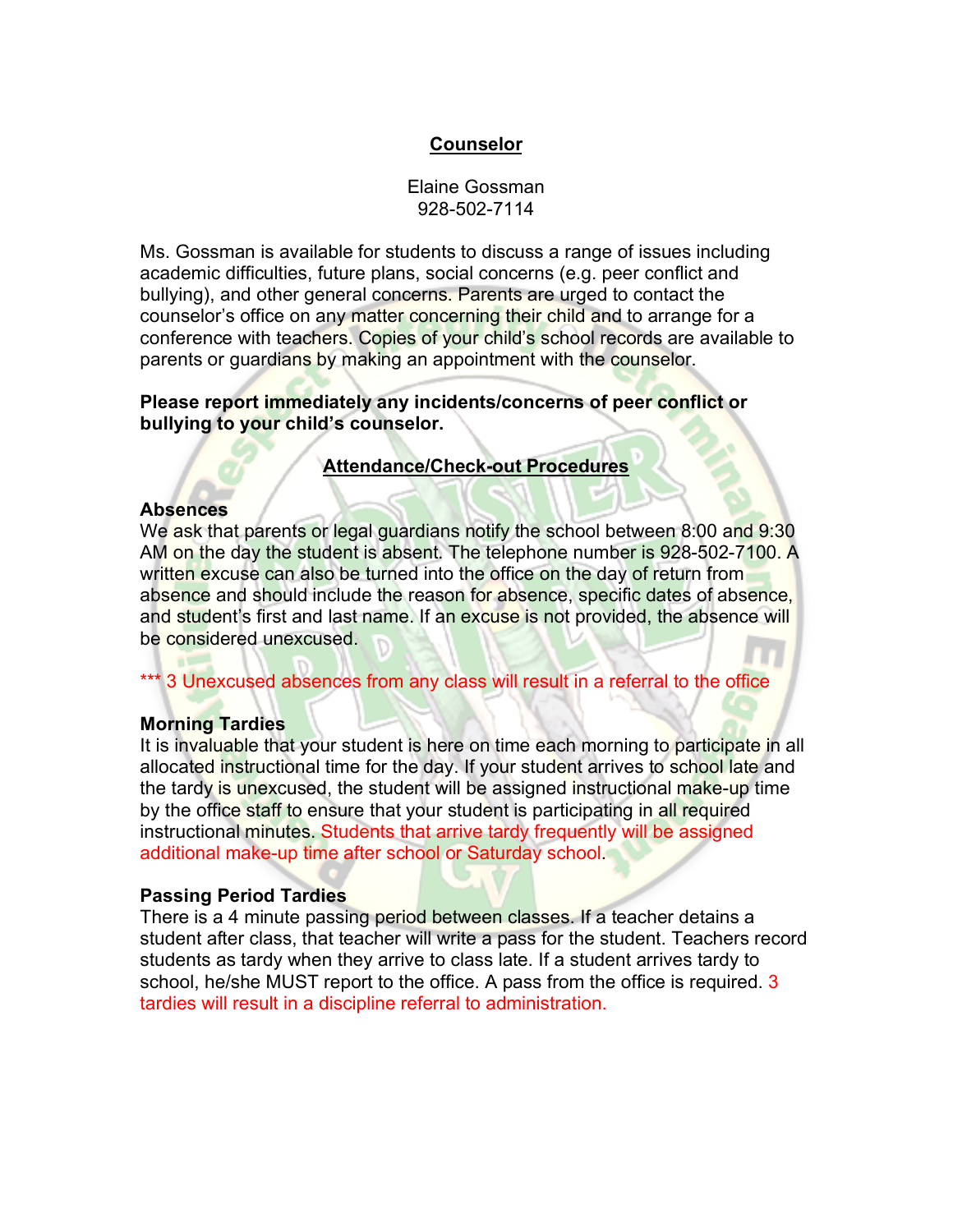## **Student Checkout**

To checkout a student early, the adult must be listed in the student's contact information. Please make sure that contact information is updated to reflect current contact information. For the security of your student, parents/guardians **must** show a valid ID to check out their child.

Student attendance for the **duration of ALL** classes is necessary for students to ensure that they have an opportunity to master the material and achieve academically. Students that are signed out regularly may be required to make up instructional time.

#### **Bus Conduct**

Riding the bus is a privilege. Students may lose this privilege if their behavior does not meet the standards of the transportation department.

## **Celebrations/Awards**

It is the goal at Gila Vista to maintain high levels of expectations regarding academic and social successes. Throughout the year, we will recognize students for a variety of accomplishments e.g. honor roll, perfect attendance, individual improvements, student of the week.

## **Honor Roll**

Students receiving a 3.0 GPA will receive Honor Roll. Students achieving a 3.5 GPA will receive Principal's Honor Roll. Students with a 4.0 GPA will receive Superintendent's Honor Roll.

## **Perfect Attendance**

Students who have no absences and have attended school for the quarter will receive perfect attendance. Both absences that are unexcused and excused will be treated as absences that negate perfect attendance.

## **PBIS**

As part of Gila Vista's PBIS program, students will be recognized and rewarded for being engaged, being respectful, and being responsible (Showing "PRIDE"). All students have opportunity for growth and our PBIS program allows us to celebrate growth for all students.

# **Computer/Technology Guidelines**

Behavior that violates the following guidelines may result in loss of computer privileges/use of IPads and/or restitution:

- Accessing inappropriate websites (pornographic, hate sites, sites not instrumental to class curriculum) is not permitted.
- Defacing or damaging district technology equipment.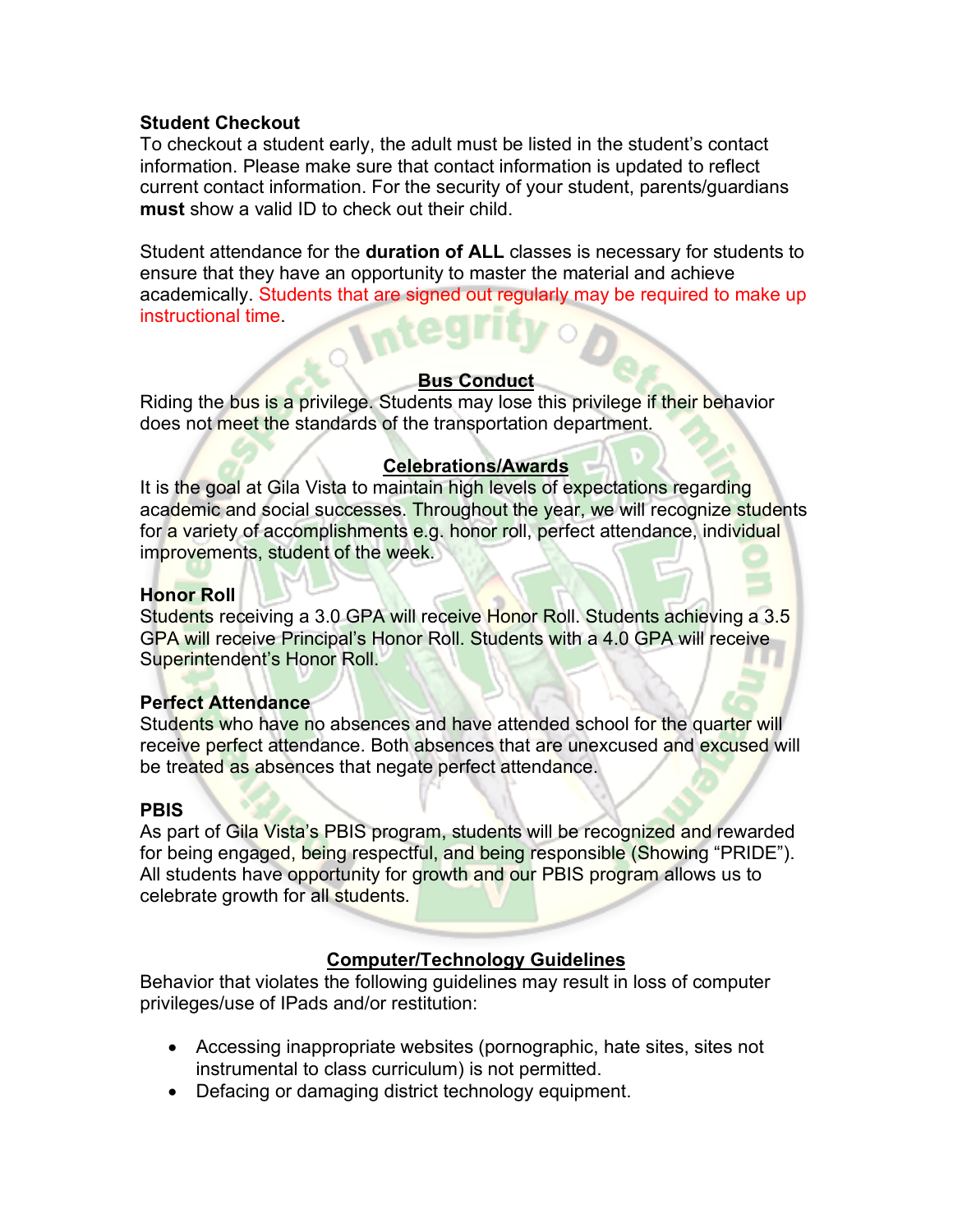- Intentional or unintentional behavior that leads to damaging district technology equipment.
- Behavior such as cyberbullying, harassment, or sending inappropriate content

# **Health Office Information**

## **Immunization**

Arizona Statute 15-872 states "Each student must be up-to-date with his/her immunizations". Each student must show written compliance when registering for school and prior to attendance. Students not in compliance with immunizations outlined in 15-872 will not be able to attend until compliant with the regulation.

## **Medication Policy**

Medication must be prescribed by a primary care provider recognized by the AZ Board of Pharmacy. A medication permit must be completed and signed by the parent/guardian prior to the medication being given at school.

All prescription medication (including inhalers) need to be provided in the original bottle/box with a pharmacy label including:

- Student's name
- Name of medication
- Amount to be given
- Time to be given
- Name of doctor prescribing medication

Please ask the pharmacist to prepare an extra prescription container for school use. Any medication without a prescription container/box will not be administered at school.

Please notify the health office of any change in medication. The health office can only administer what is provided on the prescription label.

Please note that no student is permitted to take any medication independently while on campus including over-the-counter medications and prescriptions. For students who wish to carry an inhaler at school, a special permit must be completed and signed by the parent/guardian and school nurse.

School and state medical policy advise against sending medications to school with the student to avoid accidental breaking of bottles or other students taking the medication. Medication must be transported to and from school by the parent or guardian, or an adult designated by the parent or guardian (i.e. bus driver).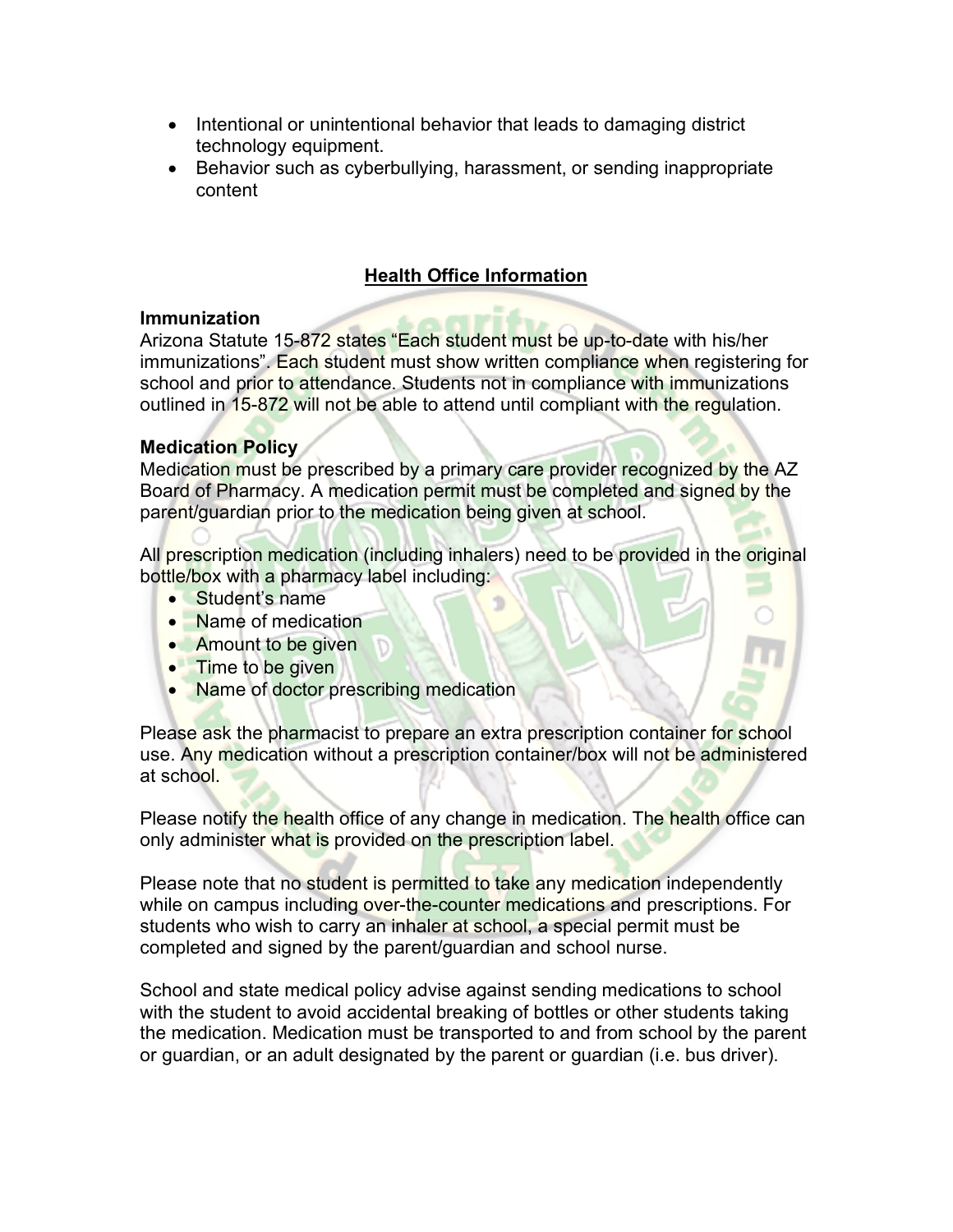If you have any questions or concerns regarding medication at school, please contact the health office at 928-502-7146.

#### **Interventions**

We provide a variety of interventions to help students with various aspects of the learning process. Interventions occur within classes (Tier 1 instruction), after school (reading and math), during lunch period, and Saturday School for students that are failing. Grade level teams will also develop specific grade level interventions based upon student need.

Saturday School interventions are mandatory for students that are failing classes. Saturday School is also available for any student that wishes to get additional help from teachers. Saturday Schools are held once a month. Students that fail to attend Saturday School will be assigned make-up time during lunch and/or after school intervention.

## **21st Century Program**

The 21<sup>st</sup> Century Program is a federally funded before/after school program aimed at providing extra support for core subjects and enrichment opportunities for students. The program is open to all students. To sign a student up for the program, please complete an application. Applications are available in the front office.

If you have questions regarding the 21<sup>st</sup> Century Program, please contact Elaine Gossman 928-502-2114.

#### **Personal Items**

The Yuma Elementary School District #1 is in no way responsible for any property belonging to a student or any other person when such property is brought or left onto the Gila Vista campus.

السكت

#### **Promotion**

At the end of the year, we will hold a promotion celebration for students exiting eighth grade and entering ninth grade. This is the end of their elementary district year's and the beginning of their journey through high school and toward college and career success. The promotion ceremony will be held in the gymnasium. Please note that we cannot accommodate more than four tickets to the promotion (facility limits), so please plan accordingly. We strongly encourage celebration of this stage of academic growth with family in private if more than four people wish to participate in the celebration.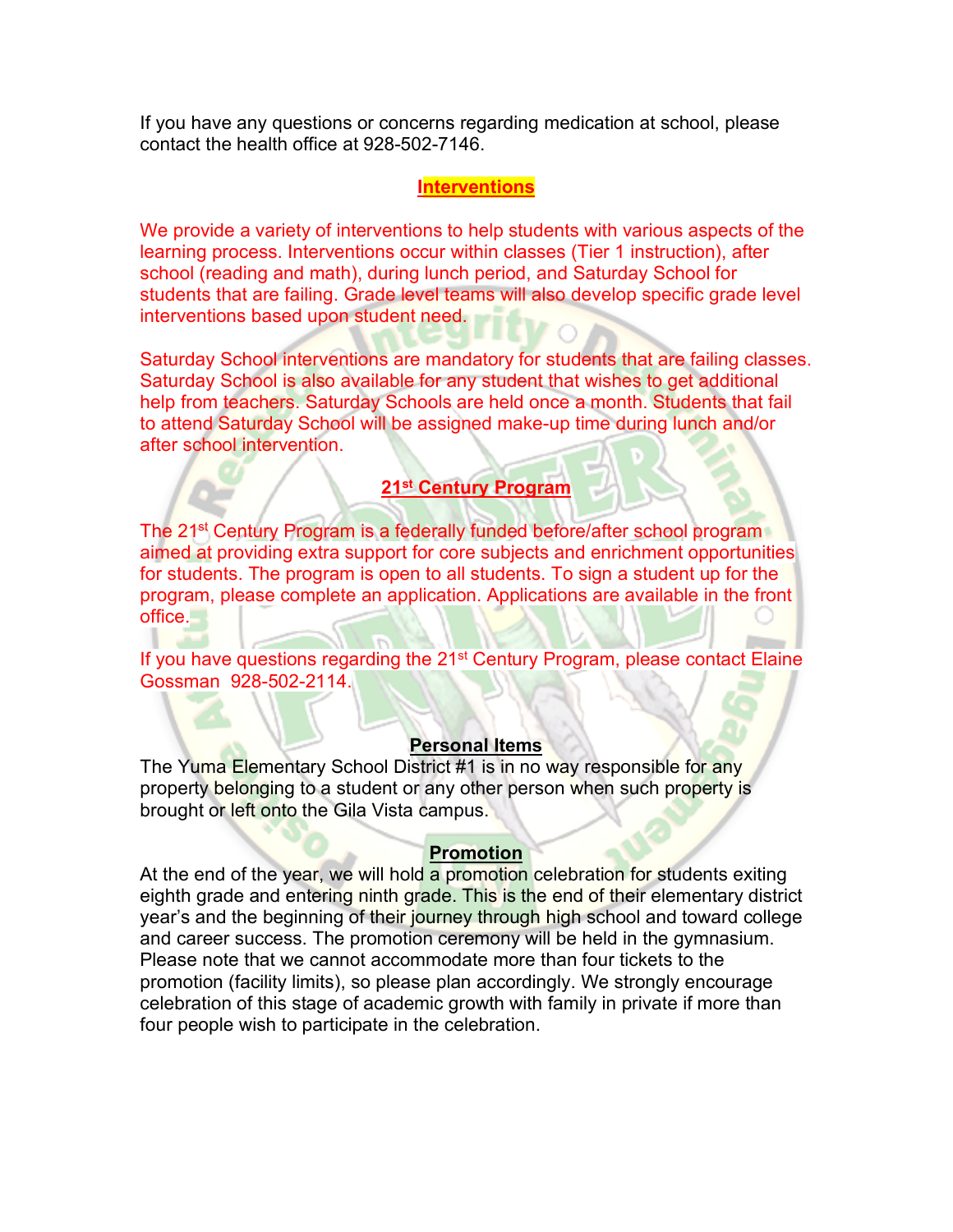## **Schedule Changes**

It is our hope to provide students with engaging classroom experiences. Sometimes, the course is not a "good fit", or there are circumstances that require changes to the student's schedule. We do our best to accommodate requests, but ask that students follow the following protocol for changing schedule. In order for a schedule change to be considered, the following steps must be completed:

- 1. Student attains acknowledgement from parent/guardian approving/requesting the change.
- 2. Student attains acknowledgment from the teacher in the class in their current schedule stating that they understand the student is requesting the change.
- 3. Student attains acknowledgement from the teacher whose class they wish to enter allowing the change.
- 4. Letters are submitted to the counselor. Pending administrative review, the change will be granted or denied.

\*\*\* Reasons for denial may include class caps met, changes would cause imbalance to the master schedule, student did not follow process etc.

#### **Sports**

Any student wishing to participate in a sport must have a current physical. Students involved in sports are expected to maintain acceptable grades and must do so to remain eligible. Eligibility checks are done each Friday and any F is grounds to be ineligible. Students who are ineligible will not be permitted to play in games for 1 week and ineligibility 3 times will result in removal from the team.

# **Uniform**

Tops: Polo Shirt with collar (Forest Green, Heather Gray and/or White) Students may also wear a Monster Pride shirt and/or school sponsored shirt during the week. This **does not** include PE shirts.

Bottoms: Pants, Shorts, Capris, Skirts, Jumpers (Black, Khaki, and/or Blue Denim)

Shorts, skirts, and pants must be the correct size and be at the waist of the student. Garments must not be distressed, frayed, or have holes. Yoga pants, leggings, sweat pants, and gym shorts, are not permitted to be worn by students in place of the required uniform.

Other Information: Baseball hats are not permitted to be worn during the school day. Slippers and flip-flops are not permitted.